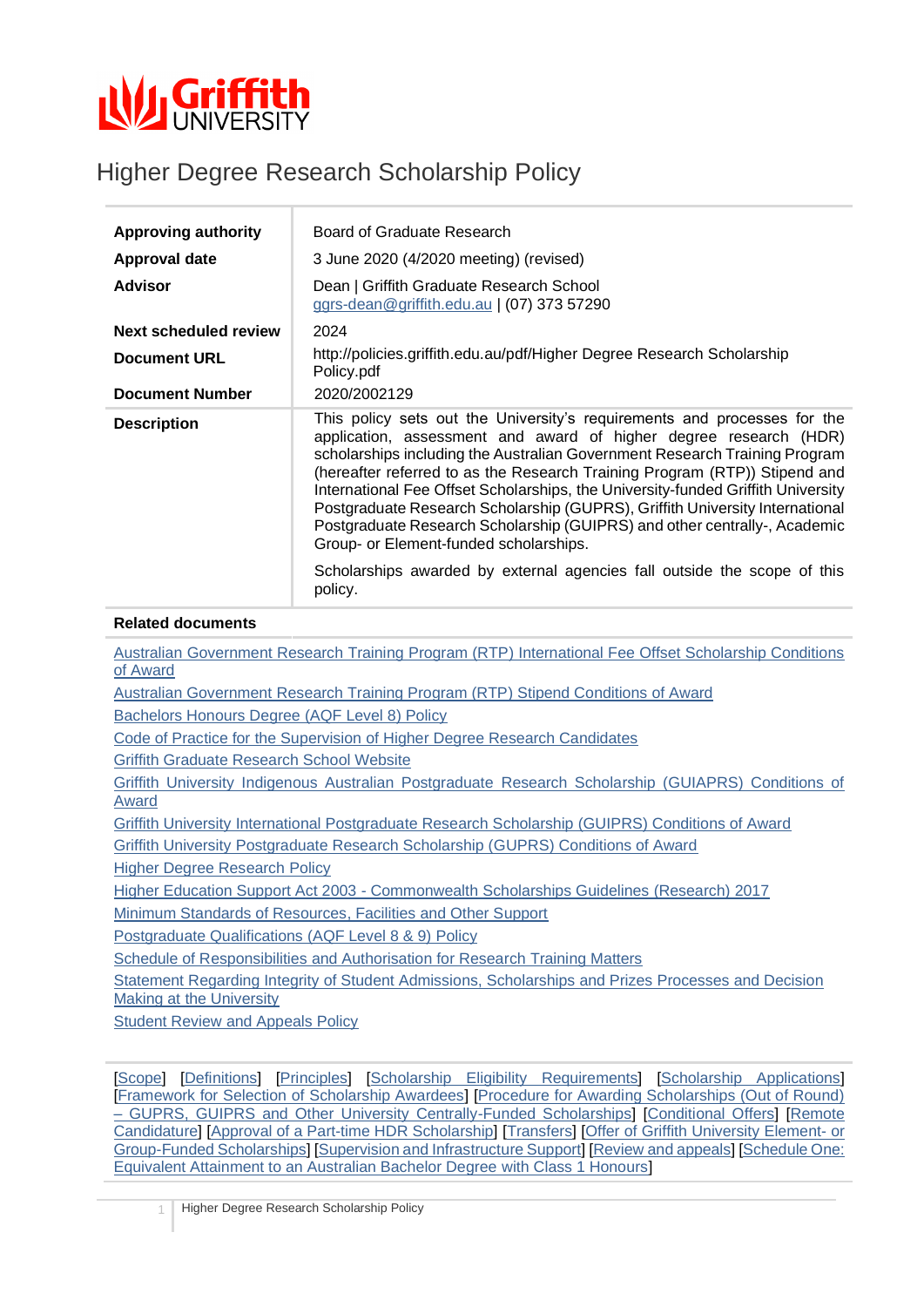# <span id="page-1-0"></span>**1. SCOPE**

- 1.1 This policy provides a framework for the administration and allocation of higher degree research (HDR) scholarships for which the University has primary responsibility. The scholarship schemes within the scope of this policy include but are not limited to:
	- 1.1.1 The Research Training Program (RTP) Stipend;
	- 1.1.2 The Research Training Program (RTP) International Fee Offset Scholarship;
	- 1.1.3 The Griffith University Postgraduate Research Scholarship (GUPRS);
	- 1.1.4 The Griffith University International Postgraduate Research Scholarship (GUIPRS); and
	- 1.1.5 Other Griffith University centrally-funded or Group- or Element-funded scholarships.
- 1.2 This policy does not apply to:
	- 1.2.1 The provision of the Research Training Program (RTP) Domestic Fee Offset. Requirements for the provision of this fee offset are referred to in the *Higher Degree Research Policy* and set out in the *Australian Government [Research Training Program](https://www.griffith.edu.au/__data/assets/pdf_file/0017/607310/RTP-Domestic-Fee-Offset-Guidelines.pdf)  [\(RTP\) Domestic Fee Offset Guidelines;](https://www.griffith.edu.au/__data/assets/pdf_file/0017/607310/RTP-Domestic-Fee-Offset-Guidelines.pdf)*
	- 1.2.2 Scholarships and prizes for undergraduate and postgraduate coursework students;
	- 1.2.3 Externally-funded HDR scholarships where only payments are administered by the University;
	- 1.2.4 Scholarships and prizes wholly administered by organisations external to the University.

# <span id="page-1-1"></span>**2. DEFINITIONS**

**Australian Qualifications Framework (AQF)** is the national policy for regulating qualifications in Australia. It details the criteria for each qualification type.

**AQF** qualification is a completed university accredited program of learning that leads to formal certification that a graduate has achieved the learning outcomes as described in the AQF.

**Components of a qualification** refer to units of academic work or courses, the completion of which leads to an AQF qualification.

**Continuing candidate** is a HDR doctoral candidate who, for the purposes of scholarship consideration under the Continuing Student Scholarship Scheme, is currently enrolled in a HDR program at Griffith University and has completed a minimum of 12 months (equivalent full-time) doctoral candidature, and no more than two years (equivalent full-time) candidature and has had candidature confirmed.

**Coursework** is a method of teaching and learning that leads to the acquisition of skills and knowledge that does not include a major research component. The inclusion of coursework in a program is also referred to as the *Coursework Component* or *Structured Learning*.

**Discipline** refers to a defined branch of study or learning consistent with the field of education classification in the Australian Standard Classification of Education (ASCED). The ASCED includes 12 broad fields of education with each classification further divided into narrow and detailed fields of education. Same discipline qualifications are designed to deepen knowledge, skills and application and different discipline qualifications are designed to broaden knowledge, skills and application through further learning.

**Domestic candidate** refers to a HDR candidate who is an Australian citizen; a New Zealand citizen; or an Australian permanent resident or holder of an Australian Permanent Humanitarian visa.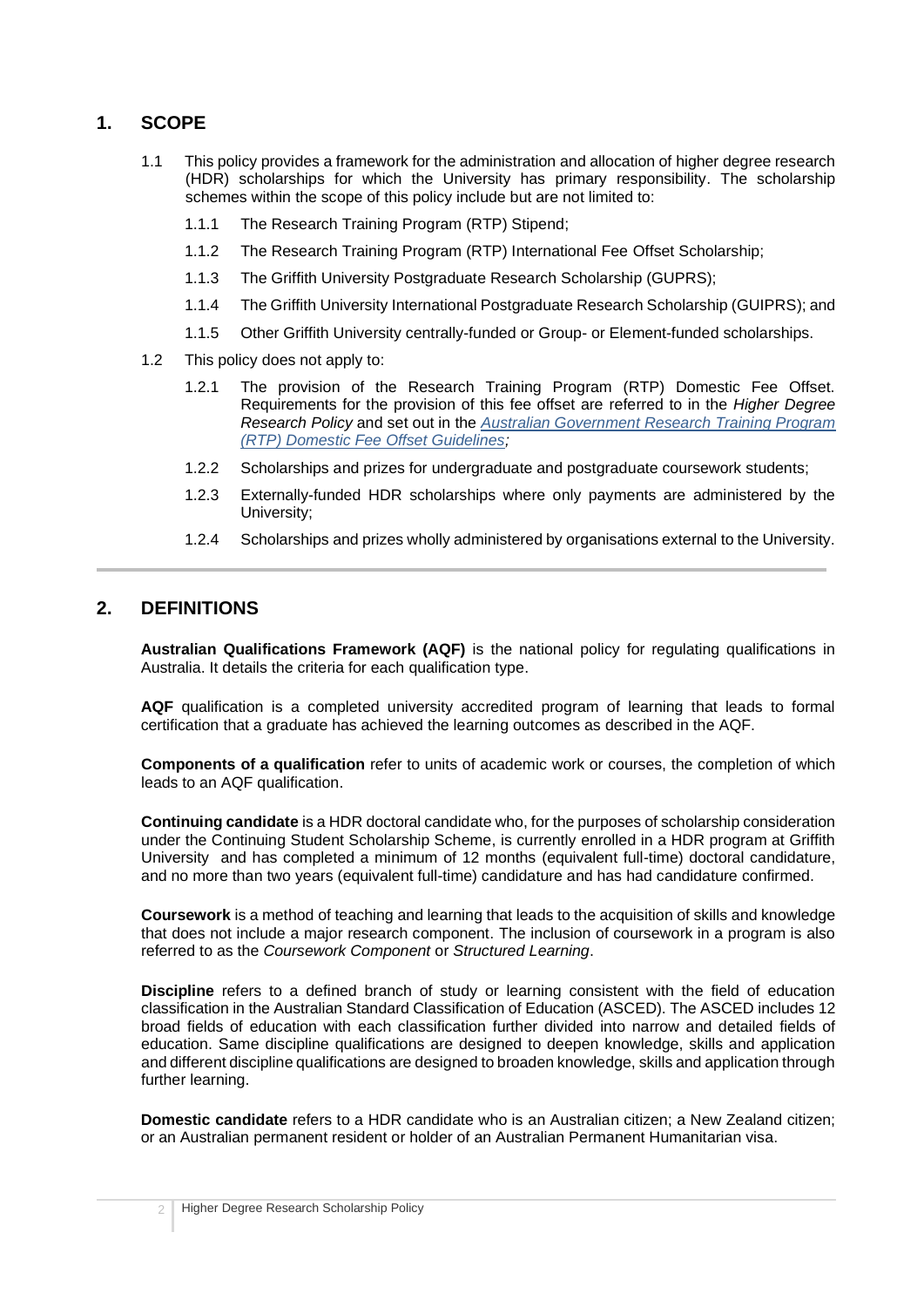**Definition of research, as referenced in the Excellence in Research for Australia (ERA) Submission Guidelines:** the creation of new knowledge and/or the use of existing knowledge in a new and creative way so as to generate new concepts, methodologies and understandings. This could include synthesis and analysis of previous research to the extent that it is new and creative.

**Griffith University International Postgraduate Research Scholarships (GUIPRS)** are funded by Griffith University to assist international HDR candidates with program tuition fees that would otherwise be payable by the candidate.

**Griffith University Postgraduate Research Scholarships (GUPRS)** are funded by Griffith University to assist HDR candidates with general living costs.

**Higher Degree by Research (HDR)** refers to a Research Masters or Research Doctorate where a:

- Research Masters means a Level 9 qualification as described in the AQF and where a minimum of two-thirds of the program of learning is for research, research training and independent study;
- Research Doctorate means a Level 10 qualification as described in the AQF and where a minimum of two years of the program of learning, and typically two-thirds of the qualification, is research.

**International candidate** refers to a HDR candidate who is NOT an Australian citizen; a New Zealand citizen; or an Australian permanent resident or holder of an Australian Permanent Humanitarian visa.

**Learning outcomes** are the expression of the set of knowledge, skills and the application of the knowledge and skills a person has acquired and is able to demonstrate as a result of learning.

**Research Training Program (RTP)** is funded by the Commonwealth Government and provides block grants, on a calendar year basis, to Higher Education Providers (HEPs) to support the research training of domestic and international HDR candidates. The allocation and management of RTP funding is in accordance with the *Higher Education Support Act 2003 – Commonwealth Scholarship Guidelines (Research) 2017.* It is at the discretion of the University to determine how many scholarships it will support, the HDR programs that will receive support and the process by which this support is managed. Support provided may include fee offsets, stipends and allowances to assist HDR candidates with the ancillary costs of a HDR program.

**Research Training Program (RTP) Stipend** is a type of RTP Scholarship funded by the Commonwealth Government to assist HDR candidates with general living costs.

**Research Training Program (RTP) International Fee Offset Scholarship** is a type of RTP Scholarship funded by the Commonwealth Government to assist international HDR candidates with program tuition fees that would otherwise be payable by the candidate.

# <span id="page-2-0"></span>**3. PRINCIPLES**

- 3.1 The policy adopts the following principles as starting points
	- 3.1.1 The University understands the purpose of HDR scholarships as being to:
		- 3.1.1.1 recognise and reward academic achievement and research potential, relative to opportunity;
		- 3.1.1.2 attract and retain those candidates most likely to succeed in their HDR programs;
		- 3.1.1.3 provide financial support consistent with the requirements of the *Higher Education Support Act 2003 – Commonwealth Scholarship Guidelines (Research) 2017*;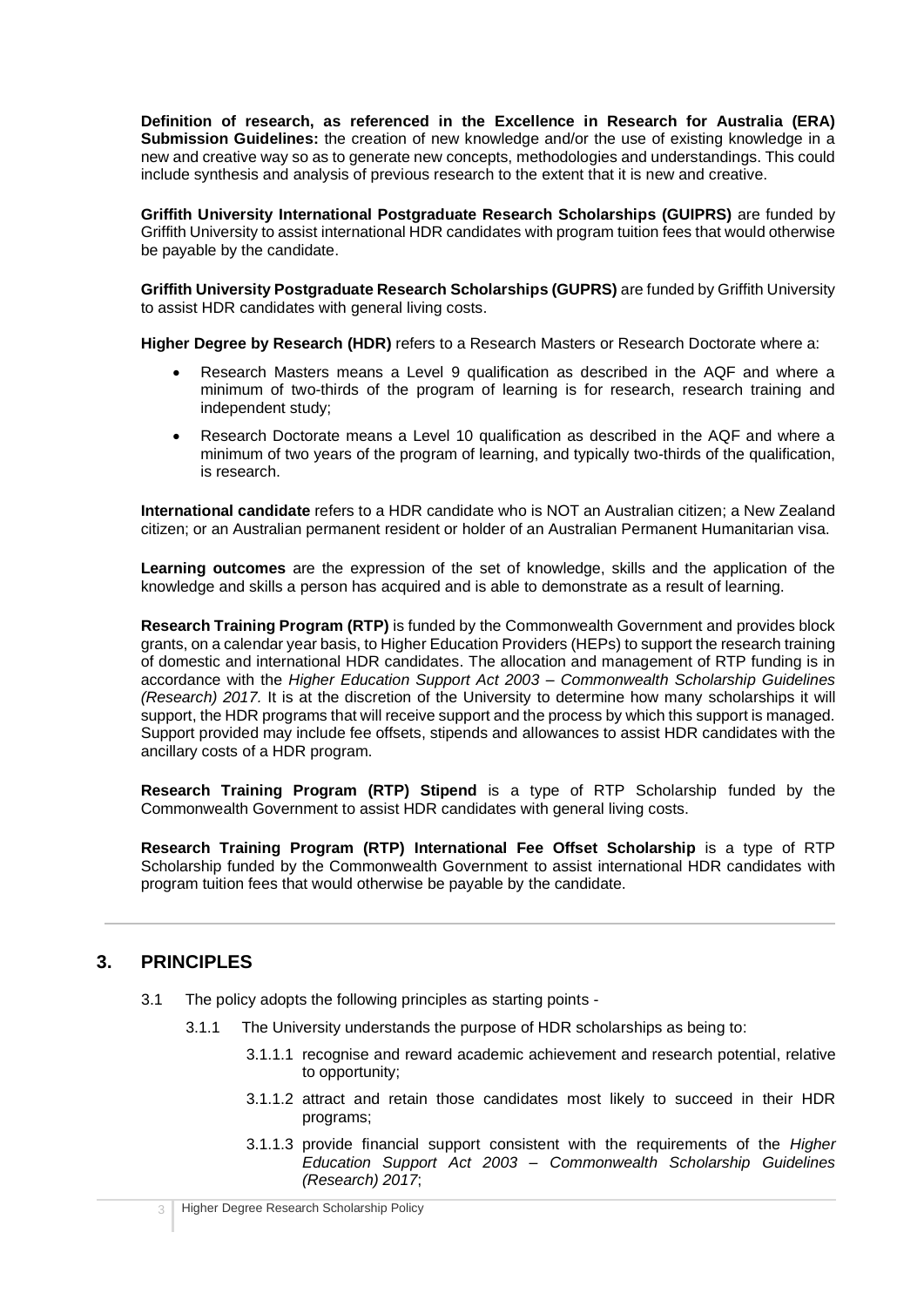- 3.1.1.4 support HDR enrolments in areas of research and research training strength; and
- 3.1.1.5 support the University's strategic priorities.
- 3.1.2 The award of Commonwealth-funded Research Training Program (RTP) Stipends and International Fee Offset awards will be in accordance with the *Higher Education Support Act 2003 – Commonwealth Scholarship Guidelines (Research) 2017*.
- 3.1.3 Parity between the Commonwealth and Griffith-funded scholarships will be maintained wherever possible, but particularly in relation to the selection criteria for awarding scholarships.
- 3.1.4 Scholarship offers are made on the basis of fair and consistent decision-making undertaken with integrity and impartiality by University staff who have relevant knowledge, skills and training.
- 3.1.5 A scholarship will not be offered if there is no applicant of sufficient merit.
- 3.1.6 Each scholarship will have a set of conditions that will be provided to all successful applicants and must be agreed to by the applicant upon accepting the scholarship.
- 3.1.7 Scholarship recipients will be assessed formally for continued eligibility of their award through the progress reporting process and assessment of candidature milestones.

# <span id="page-3-0"></span>**4. SCHOLARSHIP ELIGIBILITY REQUIREMENTS**

- 4.1 Applicants for a HDR scholarship must meet the eligibility requirements (including English Language Proficiency requirements<sup>1</sup>) of the HDR program to which they have applied or are currently enrolled. Applicants will also be required to meet additional prescribed eligibility requirements (as set out in the specific conditions of award for each scholarship scheme) to be considered for selection for a specific scholarship.
- 4.2 In some cases there may be variations to the eligibility requirements or to the procedure for selection and award. In such cases, these will be detailed in the scholarship conditions of award, for example, the Continuing Student Scholarship Scheme and the Griffith University Indigenous Australian Postgraduate Research Scholarship (GUIAPRS).

# <span id="page-3-1"></span>**5. SCHOLARSHIP APPLICATIONS**

5.1 Griffith University conducts a competitive application process for awarding HDR scholarships that accords with the *Higher Education Support Act 2003 – Commonwealth Scholarship Guidelines (Research) 2017* and the fairness requirements in Subdivision 19-D of the *Higher Education Support Act 2003*.

#### **Application Requirements**

- 5.2 Applications for HDR scholarships must be submitted in the required form and by the date determined by Griffith University.
- 5.3 New applicants may not apply to more than one Element.

<sup>1</sup> In specific circumstances, in the context of out of round scholarship consideration, the English Language Proficiency requirement may be deferred, see Section 7.2.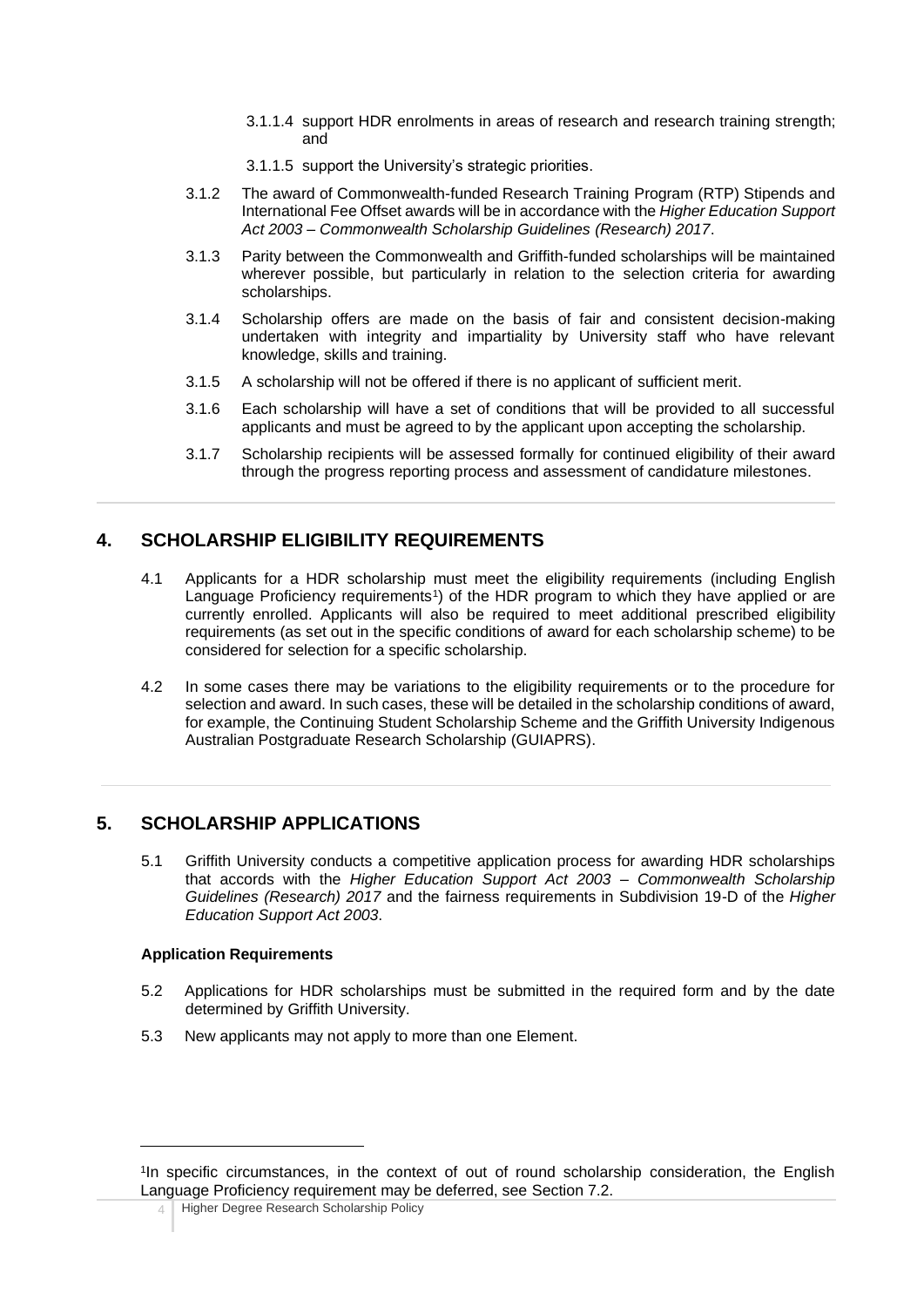#### **Application Assessment Process**

5.4 Applications for HDR scholarship will be initially processed within the Griffith Graduate Research School. Applications will then be forwarded to the proposed host Element for academic staff to assess the applications for eligibility for entry into the HDR program to which they have applied (in the case of candidates who have not yet commenced in the program). All applications are then assessed by the Dean (Research) of the host Academic Group and the Dean, Griffith Graduate Research School. Applicants that are assessed as eligible for entry into the HDR program for which scholarship support is available will also be considered for the award of scholarship against the framework set out in Section 6 below.

### **Approach to predicted qualifications in the scholarship application assessment process**

5.5 The Board of Graduate Research has determined that applications may be assessed on the basis of a predicted qualification (e.g. a Masters or Honours). Predicted results provided by the academic referees will form the basis for the case for provisional scholarship consideration for these applicants.

# <span id="page-4-0"></span>**6. FRAMEWORK FOR SELECTION OF SCHOLARSHIP AWARDEES**

- 6.1 The HDR Scholarship Ranking Committee is responsible for managing the process for awarding HDR scholarships included in the scope of this Policy.
- 6.2 Selection of applicants for the award of a HDR scholarship will involve consideration of applicants' academic merit, research potential and the quality of the research training environment in which their research project will be undertaken, taking into account the University's strategic priorities.

### **Criteria for Scholarship Consideration (Stage One)**

- 6.3 Applicants for the award of a HDR scholarship will be considered at the point of application assessment against a number of criteria. The following criteria apply to applications for the RTP Stipend, RTP International Fee Offset Scholarship, Griffith University Postgraduate Research Scholarship (GUPRS) and the Griffith University International Postgraduate Research Scholarship (GUIPRS):
	- 6.3.1 The applicant has completed a Bachelor Degree with Class 1 Honours or is regarded by Griffith University as having an equivalent level of attainment in accordance with Schedule One of this Policy;
	- 6.3.2 Enrolment is based, or will be based at a Griffith University campus (on-campus enrolment; refer to Section 9 of this Policy for further information regarding this criterion);
	- 6.3.3 Enrolment in the HDR program will be on a full-time basis, or part-time for those with formal approval for receipt of a part-time award (refer to Section 10 of this Policy for further information regarding this criterion);
	- 6.3.4 The applicant has not completed a degree at the same or higher level as the HDR program to which the applicant is applying for entry;
	- 6.3.5 If seeking recognition for prior candidature in the HDR program, the applicant has not completed more than 12 months (equivalent full-time) of candidature at Griffith University or another institution, except in the case of RTP Stipend or RTP International Fee Offset Scholarship recipients from other institutions seeking to transfer their candidature and scholarship award to Griffith University (refer to Section 11of this Policy for further information on transfer of scholarship);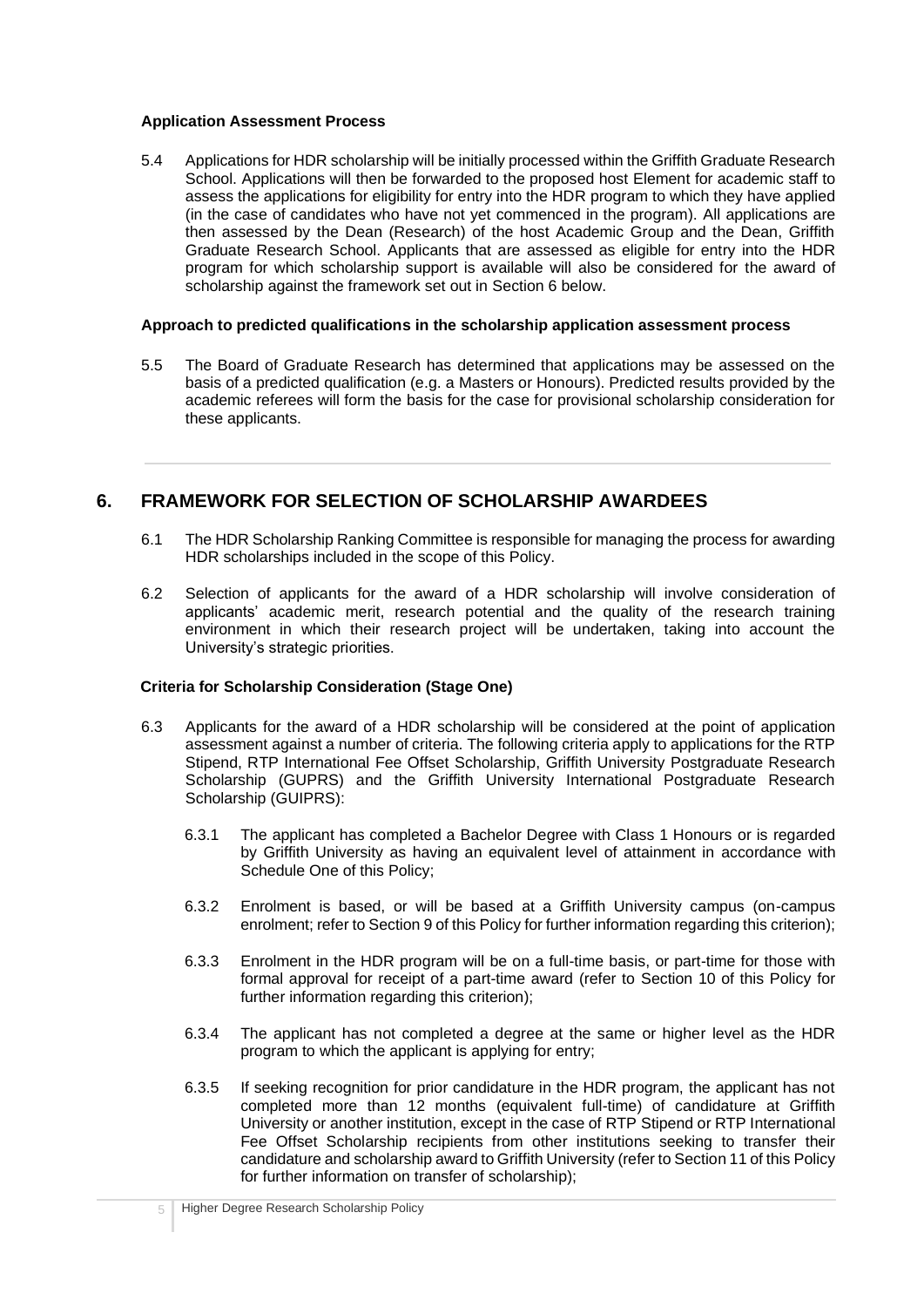- 6.3.6 The applicant has not previously held the same scholarship for which they are applying (or equivalent prior APA or IPRS) unless it was terminated within six months of the scholarship's payments commencing or the applicant is applying to transfer the scholarship (refer to Section 11 of this Policy for further information regarding transfer of scholarship);
- 6.3.7 The applicant has not held a Commonwealth Government Australia Award scholarship in the two years prior to the point of commencing the award, unless approval for this course of action has been granted by the appropriate branch of the Commonwealth Department of Foreign Affairs and Trade: and
- 6.3.8 With effect from 3 October 2017, applicants may only apply a maximum of two times in a five-year period for consideration in the scholarship ranking and selection process. See Criteria for Scholarship Ranking (Stage Two) below.

#### **Criteria for Scholarship Ranking (Stage Two)**

- 6.4 Applications assessed as possessing sufficient merit against the criteria set out above in Section 6.3 will be ranked into an order-of-merit (OOM) by the host Element and Academic Group. Academic Group scholarship ranking is then reviewed, and scholarships provisionally allocated by the University's Scholarship Ranking Committee, as a sub-committee of the Board of Graduate Research.
- 6.5 The final list of scholarship recipients is reviewed and approved by the Deputy Vice Chancellor (Research).
- 6.6 Applications are assessed at every level throughout the scholarship ranking process against the following criteria:
	- 6.6.1 academic merit, with strongest emphasis on the results attained in the qualification with the substantial research component but also taking into account the grades of other qualifications, as applicable;
	- 6.6.2 research background, including:
		- 6.6.2.1 the quality of the research outputs included in the application (that meet the standard set out in Schedule One of this Policy), as well as the applicant's contribution to these outputs; and
		- 6.6.2.2 the level and duration of sustained research experience (as per the requirements set out Schedule One of this Policy) and evidence of how the research activity undertaken bears upon, and enhances, the applicant's research capability with regard to the proposed research;
	- 6.6.3 the international standing of the institution at which the qualification with the substantial research component was completed;
	- 6.6.4 supervisory arrangements: the fit between the applicant, the proposed research topic and the supervisory team;
	- 6.6.5 the quality of the research training environment in which the research project will be undertaken; and
	- 6.6.6 the alignment of the proposed research project with areas of research strength and/or collaboration with industry and other research end-users.

#### **Strategic Scholarships**

6.7 The University reserves the right to make offers of Griffith University scholarships on strategic grounds. The requirements will normally be those as set out in section 6.2 and 6.3. Where scholarships are awarded on strategic grounds section 7.2.4 may also apply in relation to the English language Proficiency requirements for eligibility to the HDR program.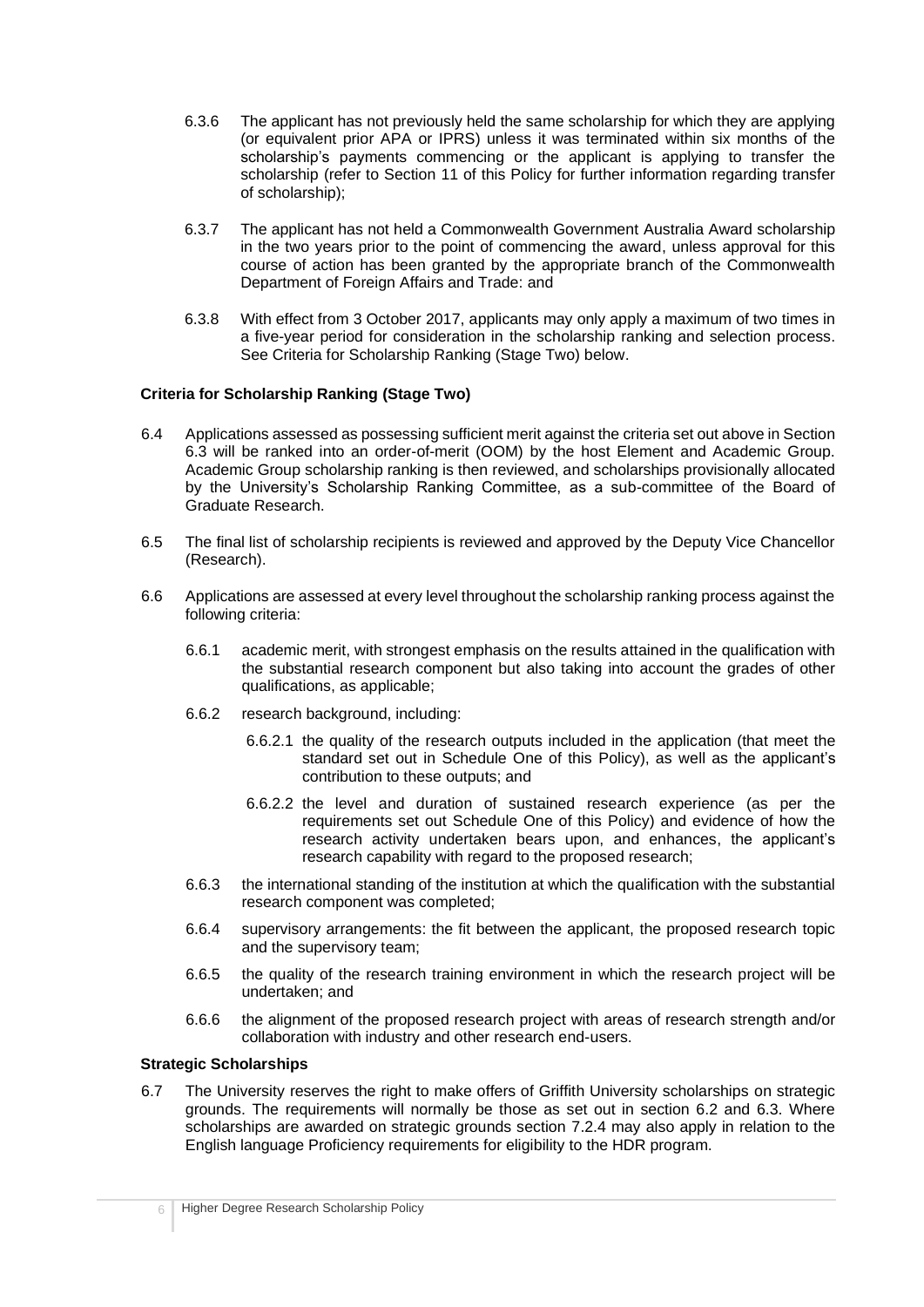#### **Group- and Element-funded scholarships**

- 6.8 Elements and Groups are encouraged to fund additional GUPRS-equivalent scholarships from their own funds. In the case of Element-or Group-funded scholarships, additional ranking criteria may be applied, with these criteria included in the scholarship details to be advertised to potential applicants. Refer also to Section 12.
- 6.9 A GUIPRS is normally awarded to international applicants as a package with a GUPRS, or Group- or Element-funded scholarship equivalent to a GUPRS.

# <span id="page-6-0"></span>**7. PROCEDURE FOR AWARDING SCHOLARSHIPS VIA A STANDING COMMITTEE OF THE UNIVERSITY SCHOLARSHIP RANKING COMMITTEE** *–* **GUPRS, GUIPRS AND OTHER UNIVERSITY CENTRALLY-FUNDED SCHOLARSHIPS**

7.1 The University reserves the right to make offers of Griffith University scholarships on strategic grounds where candidates are deemed meritorious of the scholarship. Scholarships may be awarded to meet strategic objectives (refer 7.2 below), to support currently enrolled candidates to complete their research (refer 7.3 below), or as part of other centrally-funded scholarship schemes (refer 7.4 below). Scholarships may be awarded to applicants whose qualifications and research experience/outputs (if applicable) are deemed equivalent to a Bachelor Degree with Class IIA Honours) where specified below and/or as specified in the scholarship conditions of award.

### 7.2 **Strategic Scholarships**

The award of strategic scholarships aims to recruit high calibre applicants and to achieve the strategic objectives of the University. Applicants whose qualifications and research experience/outputs (if applicable) are, or are deemed equivalent, to a Bachelor Degree with Class 1 Honours may be considered as competitive for award of a GUIPRS and/or GUPRS. Where a GUIPRS is requested as a package with a Group-, Element- or other-funded scholarship, applicants with a Bachelor Degree Class IIA Honours, or equivalent, may be considered as competitive for the award of scholarship. Where possible, strategic scholarships will be awarded via the application and selection process as set out in section 5 and section 6 of this policy. Where this is not possible, the procedure for awarding scholarships to new applicants will be:

- 7.2.1 In the first instance, all applications are assessed for eligibility to be admitted to a Griffith University HDR program in accordance with the *Higher Degree Research Policy*. In specific circumstances, the English Language Proficiency requirement may be deferred, as set out in Section 7.2.4 below.
- 7.2.2 The Dean (Research) will put forward an application to the Dean, Griffith Graduate Research School for consideration of a GUIPRS and/or GUPRS scholarship. The case will include the strategic objective for award of a scholarship and explanation why award of scholarship needs to be considered by a Standing Committee of the Griffith University Ranking Committee. In the case of consideration for award of a GUIPRS, support of the Group Pro Vice Chancellor will be provided. Requests for award of a GUIPRS only will be considered where the applicant is in receipt of an Element, Group, or otherfunded living allowance scholarship. In such cases, the Deputy Vice Chancellor (Research) may determine that the Overseas Student Health Cover component of the scholarship is to be paid by the Element or Group. Where a GUIPRS is requested as a package with an Element, Group or other-funded scholarship, Section 12 of this *Policy* shall apply.
- 7.2.3 A recommendation will be made to the Deputy Vice Chancellor (Research) by a Standing Committee of the Griffith University Ranking Committee (committee to be comprised of Dean, Griffith Graduate Research School as Chair and two Deans (Research) or their nominee).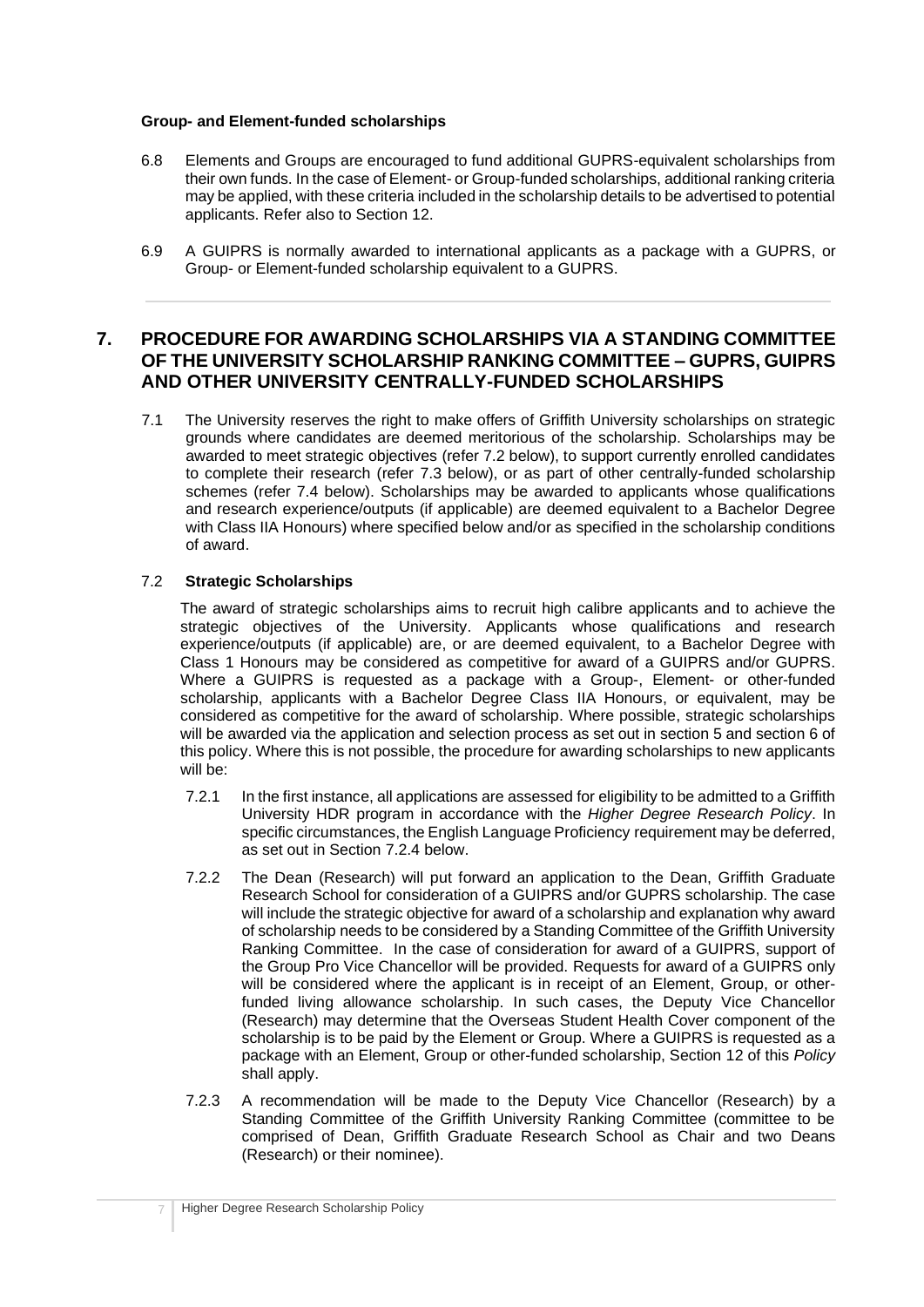- 7.2.4 The Standing Committee may recommend that, if an applicant is able to provide evidence of a place in an appropriate program offered through the Griffith English Language Institute (GELI), in addition to evidence of funding sufficient to cover the cost of the required English course, the English Language Proficiency requirement for eligibility to the HDR program (see section 4 of this *Policy*) may be deferred. In such instances, evidence of meeting the English Language Proficiency requirement through the completion of the GELI program will be made a condition of the offer of scholarship.
- 7.2.5 The recommendation of the Standing Committee will be reviewed by the Deputy Vice Chancellor (Research). The Deputy Vice Chancellor (Research) is the final approving authority for the award of scholarships.

#### 7.3 **Completion and other Short-Term Scholarships**

Short-term, tuition scholarships (GUIPRS) may be awarded to support continuing students to complete their research.

- 7.3.1 Short-term GUIPRS scholarships will be awarded to continuing candidates in receipt of the Completion Assistance Postgraduate Research Scholarship (CAPRS)
- 7.3.2 In exceptional circumstances, CAPRS applications may be considered outside of advertised CAPRS rounds. In such instances, the procedure for selection and award as detailed in 7.2.2 to 7.2.5 will apply.
- 7.3.3 For non-CAPRS awardees, short-term tuition scholarships (GUIPRS) may be awarded to candidates who are in receipt of an Element, Group or other-funded living allowance scholarship. In such cases, tenure restrictions affecting eligibility for the award of GUIPRS (refer 6.3.5) will not apply. The procedure to be followed is as follows:

The Dean (Research) will put forward a request to the Dean, Griffith Graduate Research School for consideration of a short-term tuition scholarship, with the support of the Group Pro Vice Chancellor. The request will include:

- advice on thesis progress, including likelihood of completion by the maximum thesis submission date; and
- the candidate's completion plan; and
- a recommendation from the candidate's principal supervisor(s); and
- evidence of the Element- (or other-) funded living allowance scholarship held.

The Dean, Griffith Graduate Research School will make a recommendation to the Deputy Vice Chancellor (Research). The Deputy Vice Chancellor (Research) is the final approving authority for the award of a short-term GUIPRS.

#### 7.4 **Other Scholarship Schemes**

Policies may be adopted that provide for a limited number of centrally-funded scholarships to be set aside to achieve specific objectives including initiatives outlined in the Griffith Research Plan. Scholarships may also be set aside to support agreements with international or other partners. The eligibility requirements and procedure for selection and award will be detailed in the scholarship conditions of award. Normally, the procedure for selection and award as detailed in  $7.2.3$  and  $7.2.4$  above will apply.

### <span id="page-7-0"></span>**8. CONDITIONAL OFFERS**

<span id="page-7-1"></span>8.1 Applicants will be required to meet any and all conditions and provide outstanding documentation with their 'Acceptance of Offer' or by the dates specified in their letter of offer, or an offer of scholarship may be withdrawn.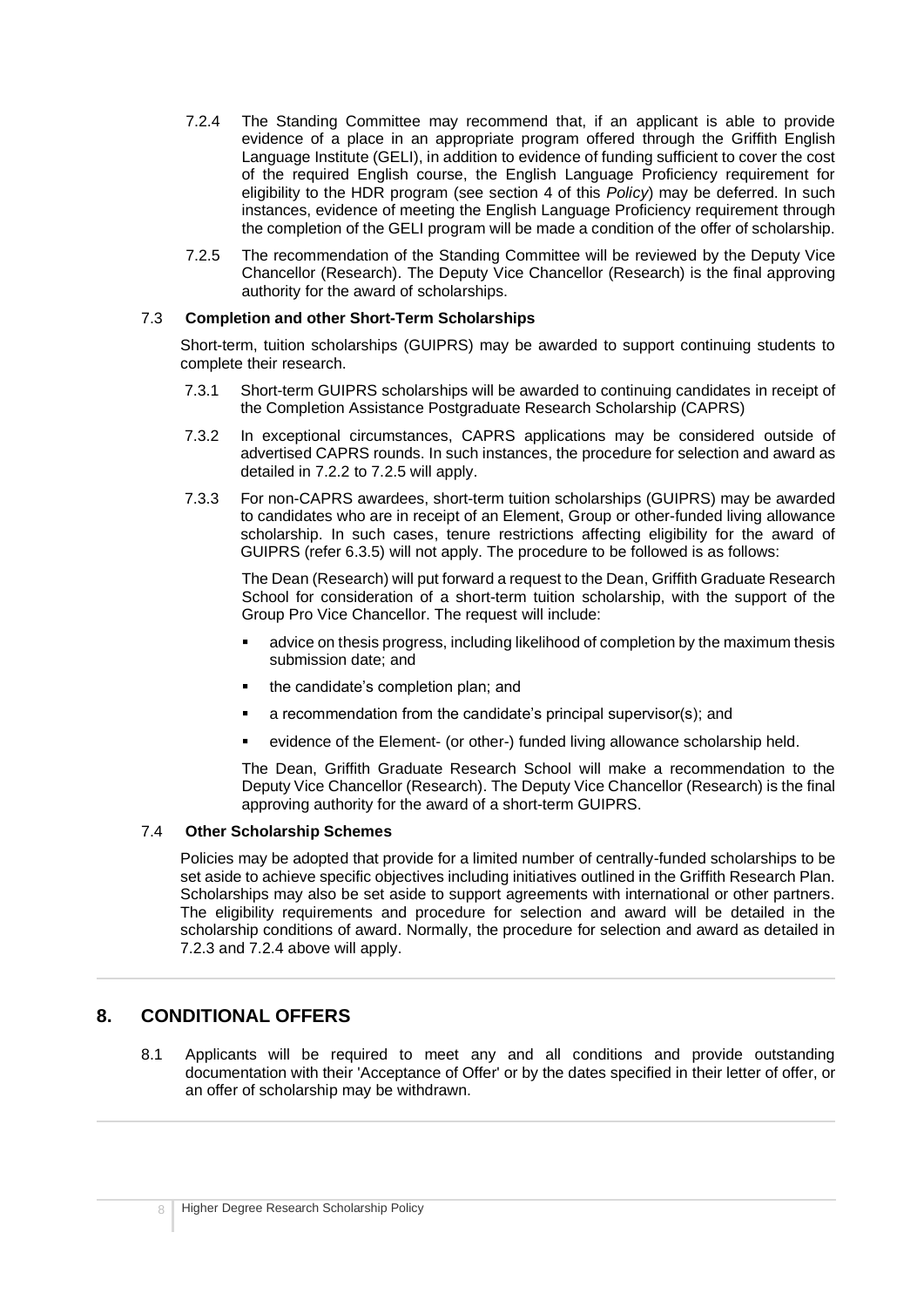# **9. REMOTE CANDIDATURE**

9.1 Scholarship holders are required to have an on-campus enrolment. In exceptional circumstances, a case for a scholarship to be awarded to a domestic candidate located predominantly away from the University (remote candidature) may be approved by the Dean, Griffith Graduate Research School on the recommendation of a Dean (Research). Such cases would need to demonstrate that the candidate had a high likelihood of success as evidenced by qualifications and research experience, and a well-defined commitment to participate in the research culture of the University. An international candidate who is located predominantly away from the University (remote candidature) will not be awarded a HDR scholarship.

# <span id="page-8-0"></span>**10. APPROVAL OF A PART-TIME HDR SCHOLARSHIP**

- 10.1 Applications to hold a part-time HDR scholarship require the approval of the Dean, Griffith Graduate Research School. Scholarship applicants with significant caring commitments or with a medical condition precluding full-time study may be permitted to apply for the award part-time. Part-time awards are not available to applicants seeking to work full-time or on a substantial part-time basis. Holders of a part-time award may convert to full-time at any stage. The University may also require part-time scholarship recipients to convert to full-time if the reasons for which the part-time award was granted no longer apply.
- 10.2 Stipends for part-time HDR scholarships are not tax-exempt. Part-time stipend scholarship recipients will receive the stipend at 50% of the full-time stipend rate up to the maximum tenure (pro rata).

# <span id="page-8-1"></span>**11. TRANSFERS**

11.1 RTP Stipend or RTP International Fee Offset Scholarship recipients from other institutions seeking to transfer their candidature and scholarship award to Griffith University will be subject to the selection process and criteria set out in Sections 5 and 6 of this Policy. Where an applicant is seeking to transfer, the applicant must have at least 12 months (equivalent full-time) of scholarship tenure remaining (not including the six-month extension) at the point of commencing the award at Griffith University. Where an application for a transfer is received outside of advertised scholarship rounds, a Dean (Research) may make a recommendation in accordance with the principles of this policy and offer funding until the applicant can be ranked in an advertised University HDR scholarship round or the applicant may be considered for an out of round scholarship as per Section 7.2 of this policy.

# <span id="page-8-2"></span>**12. OFFER OF GRIFFITH UNIVERSITY ELEMENT, GROUP OR OTHER-FUNDED SCHOLARSHIPS**

12.1 Where Element, Group or other-funded scholarships are offered on a competitive basis outside the University's advertised scholarship rounds, Elements/Groups will be required to develop written eligibility and appropriate ranking criteria and form a selection committee comprising a minimum of three members for assessing applications and making recommendations. Normally, it is expected that successful applicants will have completed a Bachelor Degree with Class 1 Honours or be regarded by Griffith University as having an equivalent level of attainment in accordance with Schedule One of this Policy. However, at their discretion, Elements/Groups may offer scholarships to applicants who meet the eligibility criteria for admission to the HDR program for which they are applying. The relevant Group Dean (Research) will Chair and will approve offers on the recommendations of the selection committee. Offers to successful applicants and advice to unsuccessful applicants will be made by the Griffith Graduate Research School.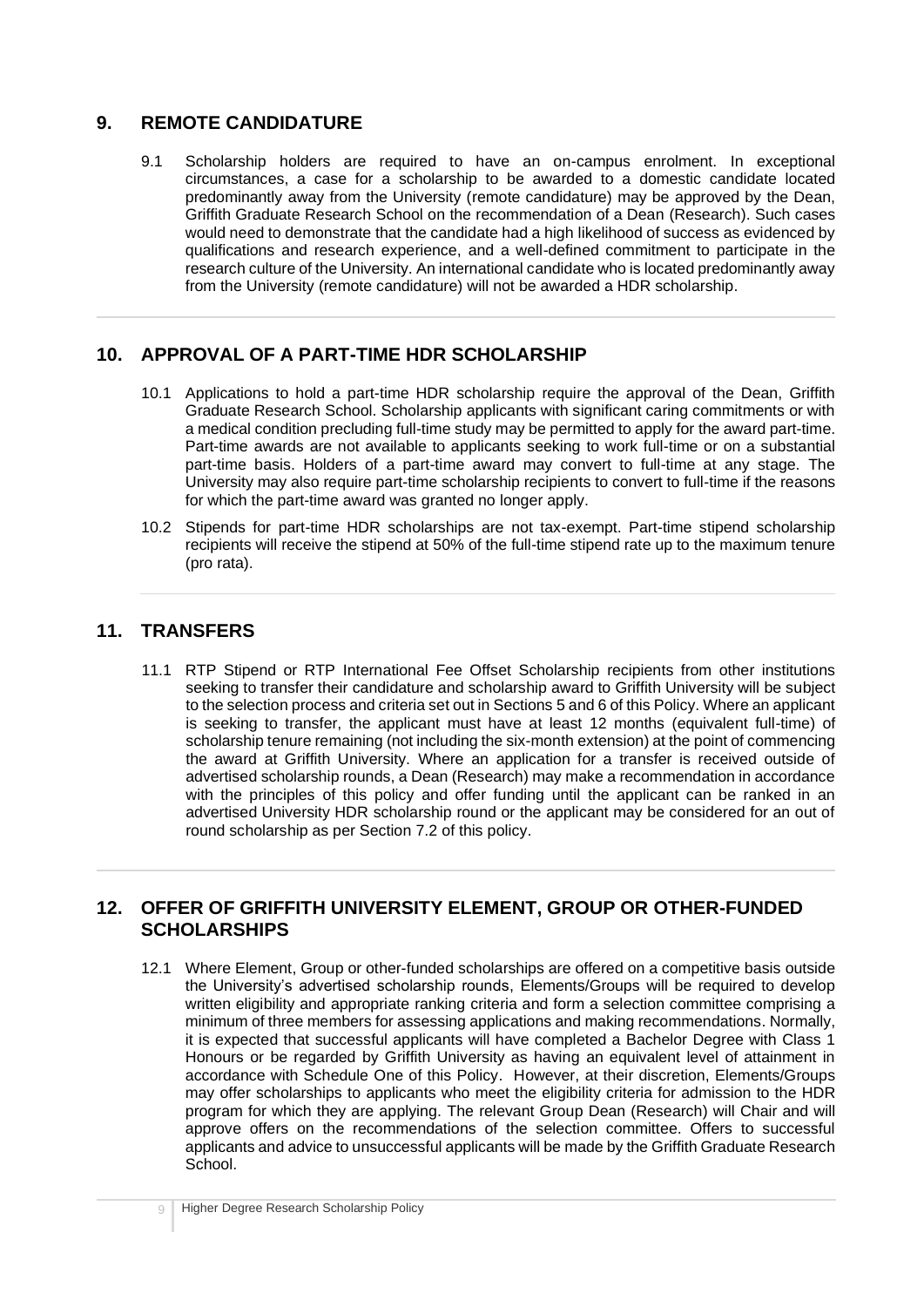- 12.2 A GUIPRS (out of round) may be awarded as a package with an Element/Group/Other-funded scholarship that is equivalent to a GUPRS. In such cases, applicants who hold a Bachelor Degree with Class IIA Honours, or are deemed equivalent, may be considered competitive for award of a GUIPRS. The Chair of the Element/Group selection committee and the Dean, Griffith Graduate Research School will make a recommendation to the Deputy Vice Chancellor (Research) for the award of a GUIPRS. The recommendation will include support of the Group Pro Vice Chancellor. The Deputy Vice Chancellor (Research) is the final approving authority for the award of out of round GUIPRS. In such cases, the Deputy Vice Chancellor (Research) may determine that the Overseas Student Health Cover component of the scholarship is to be paid by the Element/Group.
- 12.3 Top up scholarships can be applied to RTP Stipends and GUPRS at a value determined by the Element/Group. The top up cannot exceed 75% of the base stipend rate. The Dean (Research) determines the award of top up scholarships according to the list of ranked applicants.
- 12.4 Short-term scholarships may be awarded by the Element or Group to support continuing candidates to complete their research.
- 12.5 Half scholarships may be offered at half the GUPRS stipend rate. Awardees of half scholarships are covered by the same conditions of award as awardees of full scholarships.

# <span id="page-9-0"></span>**13. SUPERVISION AND INFRASTRUCTURE SUPPORT**

- 13.1 All HDR candidates, including those in receipt of a HDR scholarship, will be entitled to supervisory arrangements as detailed in the *Higher Degree Research Policy,* with responsibilities of parties involved in the supervisory relationship set out in the University's *Code of Practice for the Supervision of HDR Candidates*.
- 13.2 All HDR candidates are entitled to support towards the infrastructure required for their project as set out in the *Minimum Standards of Resources, Facilities and Other Support*.

# <span id="page-9-1"></span>**14. REVIEW AND APPEALS**

#### 14.1 **Griffith University Centrally-Funded and Commonwealth-Funded Scholarships**

The decision by the University made in respect of an application for scholarship, either in round or out of round, is final and not reviewable, as per the University's *Student Review and Appeals Policy*.

A scholarship may be terminated based on grounds as detailed in the Scholarship Conditions of Award. A candidate who is dissatisfied with a decision to terminate the scholarship may request a review of the decision in accordance with the *Student Review and Appeals Policy*. Candidates requesting a review of the decision should specify the grounds in writing using the *Review of Decision* form, attach copies of all documents relevant to the decision and lodge their request within 10 working days of notification of the decision for forwarding to the Deputy Vice Chancellor (Research) for the decision to be reviewed.

The Deputy Vice Chancellor (Research)'s decision is final.

#### 14.2 **Element- or Group-Funded Scholarships**

The decision by the University made in respect of an application for scholarship, either in round or out of round, is final and not reviewable, as per the University's *Student Review and Appeals Policy*.

A scholarship may be terminated based on grounds as detailed in the Scholarship Conditions of Award. A candidate who is dissatisfied with a decision to terminate the scholarship may request a review of the decision in accordance with the *Student Review and Appeals Policy*.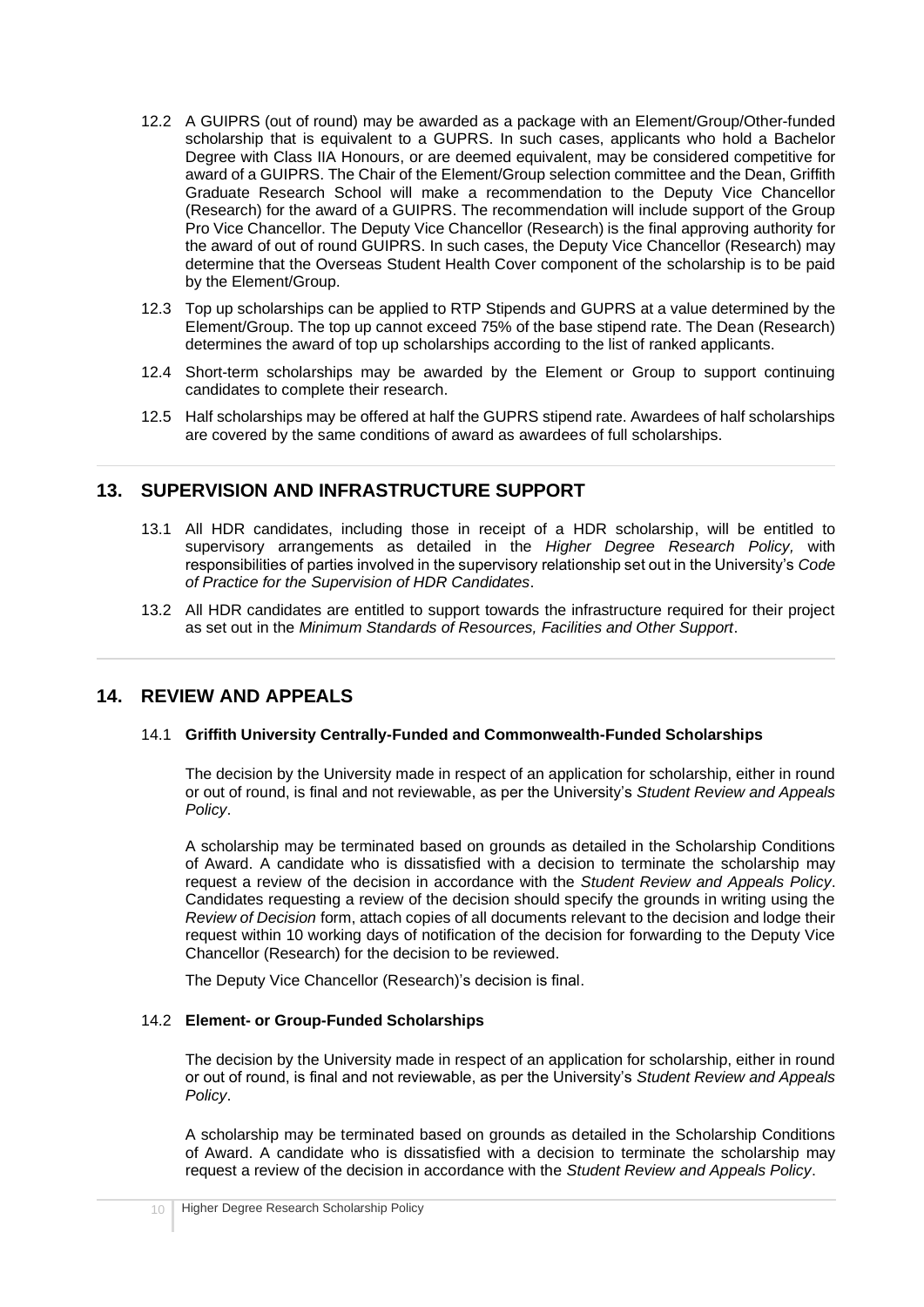Candidates requesting a review of the decision should specify the grounds in writing using the *Review of Decision* form, attach copies of all documents relevant to the decision and lodge their request within 10 working days of notification of the decision for forwarding to the Dean, Griffith Graduate Research School for the decision to be reviewed.

The Dean, Griffith Graduate Research School's decision is final.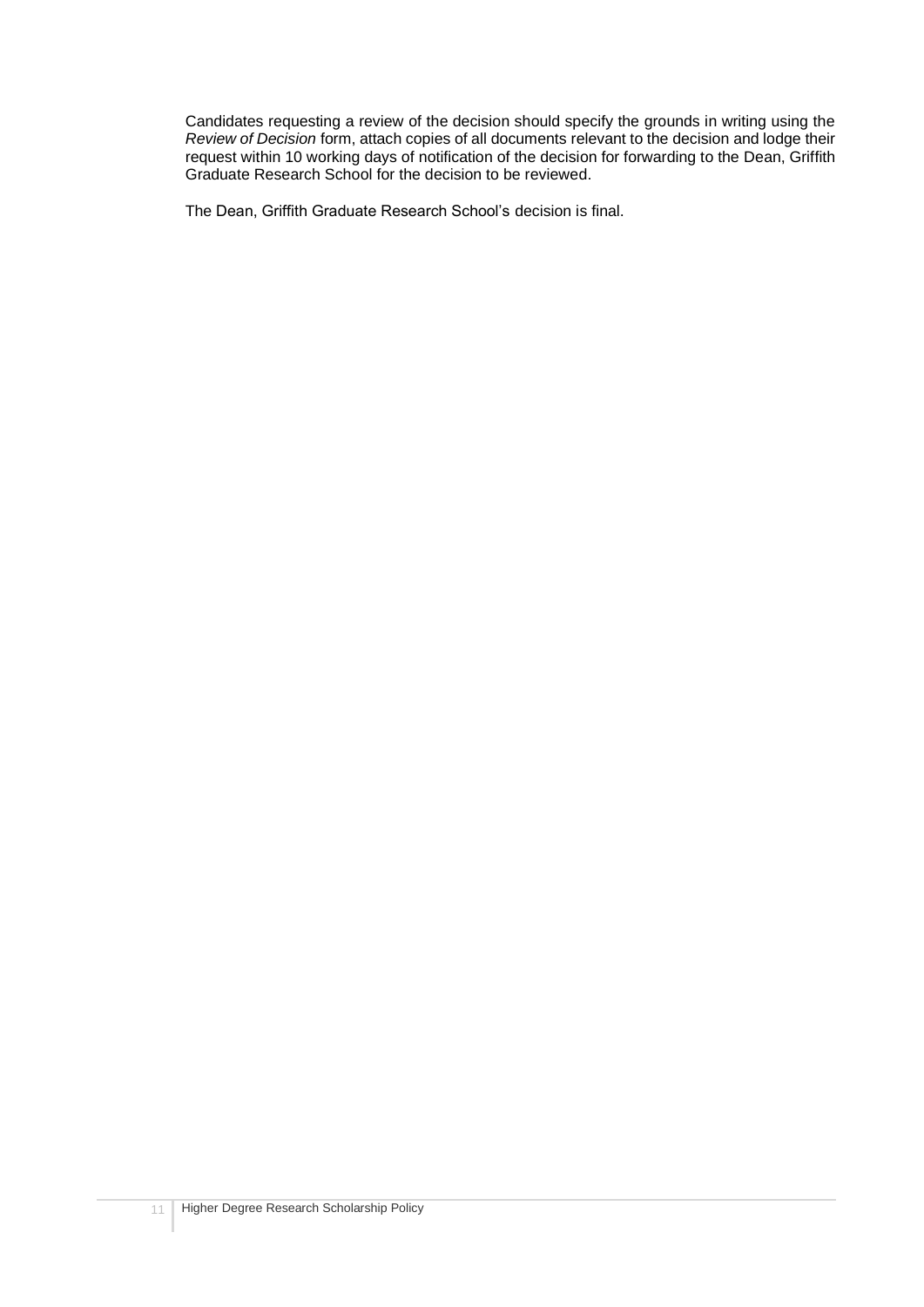# <span id="page-11-0"></span>**SCHEDULE ONE: Equivalent Attainment to an Australian Bachelor Degree with Class 1 Honours**

## **HONOURS AND EQUIVALENT QUALIFICATIONS**

#### **A. Degree of Bachelor with Class 1 Honours**

- A.1 The Honours program must have included an adequate amount of research in the program content to enable an applicant to be eligible for entry to an HDR program on the basis of this qualification. A research component of normally 40 credit points, or equivalent percentage of a program, as per Griffith University's credit point structure, has been adopted by the Board of Graduate Research as adequate research content. This research component may include a research methodology course equivalent to 10 credit points. As a guide, 40 credit points of research equates to at least one full-time equivalent semester of research.
- A.2 A research component of less than 40CP may be deemed acceptable for scholarship consideration where the body of research is assessed as being of sufficient size, scope and quality to evidence outstanding performance as well as the applicant's preparedness to successfully undertake the HDR program in the discipline to which they have applied. Additional evidence of research preparedness may be required to support an applicant's case for scholarship consideration.
- A.3 The research must have resulted in the completion of a major piece of supervised but essentially independent research and writing, culminating in a thesis that has been formally examined. The research component may include a comparable project based on or manifested in rigorous theoretical, creative, empirical, and/or design enquiry that included completion of an exegesis.

#### **B. Grounds for Class 1 Honours Equivalence on the Basis of Qualifications**

The Board of Graduate Research has made the following determinations –

#### B.1 **Masters Degrees (AQF Level 9)**

Masters Degrees (Research), Masters Degrees (Coursework) and Masters Degrees (Extended) are qualifications through which the University may determine that an applicant has demonstrated an equivalent level of academic attainment to a Bachelor Degree with Class 1 Honours. The Board of Graduate Research has determined that a Masters Degree (AQF Level 9) qualification with an adequate research component is equivalent to Class 1 Honours with evidence of outstanding performance in the program. The principles for determining what constitutes outstanding performance in a Masters Degree qualification for the purpose of Class 1 Honours equivalence are:

- The qualification must have included an adequate amount of research in the program content as per the requirements set out in Section A.1 above;
- The research component of the program must culminate in a formally examined thesis as per Section A.2 above;
- **Masters Degree with a 100% research component:** outstanding performance is evidenced through the thesis examiners' reports. If examiner reports are not available, refer to Section B.3.4 below for the procedure for assessing the thesis component.
- **Masters Degree with less than a 100% research component:** outstanding performance is evidenced through results for the research component which must be at Distinction level or higher (grade of 6 on a 7 point scale) as well as the overall level of achievement for the program which must be at least Distinction level (overall GPA of 6 on a 7 point scale). In a case where the thesis component is ungraded, outstanding performance in this component is evidenced through the thesis examiners' reports. If examiner reports are not available, refer to Section B.3.4 below for the procedure for assessing the thesis component.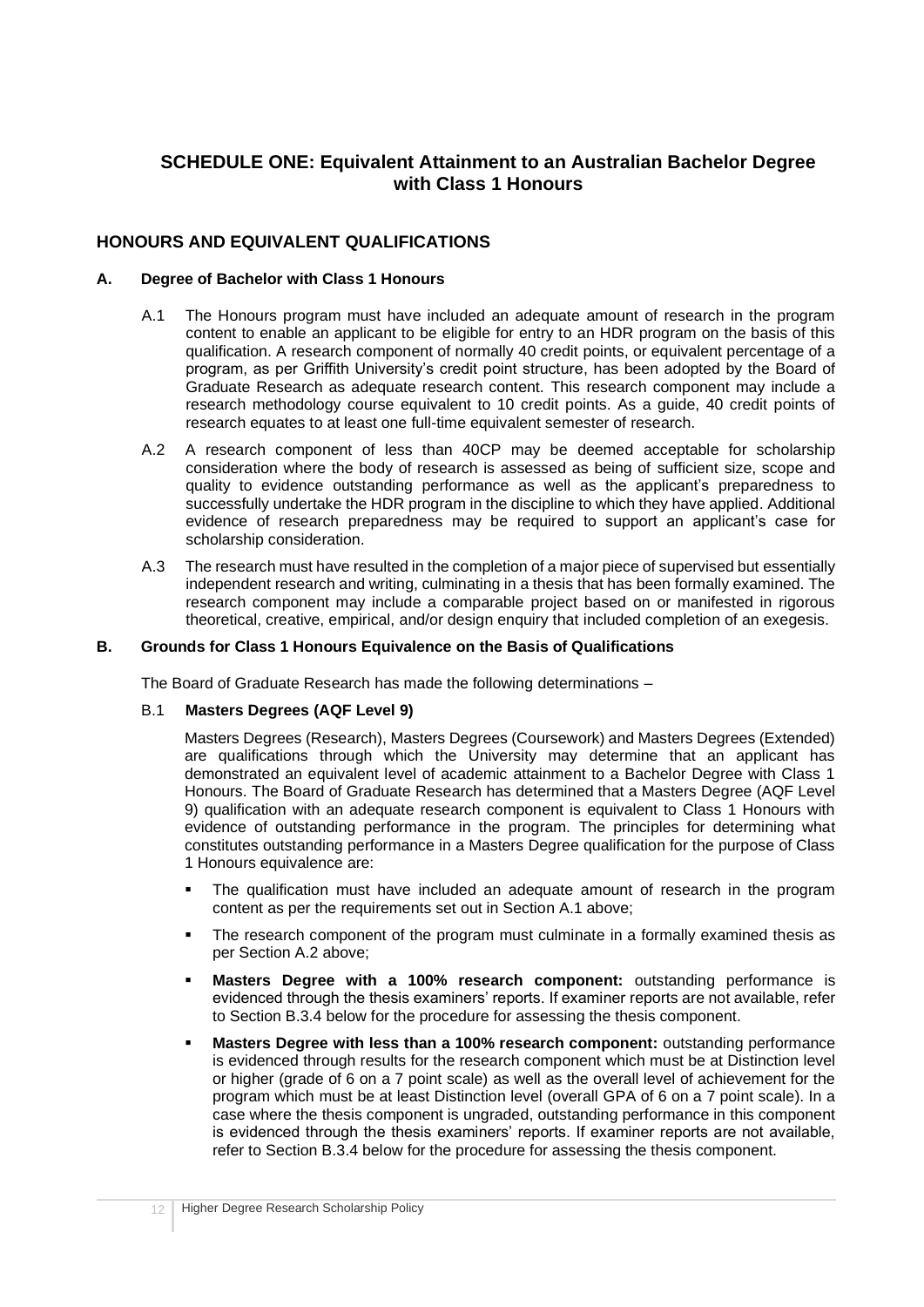### B.2 **Incomplete Doctoral (AQF Level 10) Studies**

A case for Class 1 Honours equivalency will not be accepted on the basis of incomplete Doctoral (AQF Level 10) candidature alone. A current doctoral candidate, who has previously been determined by the University as not eligible for scholarship consideration, must provide evidence of additional research outputs as per Section C.3 below in order to make a case for Class 1 Honours equivalency.

### B.3 **Other Qualifications Where a Case can be Made for Class 1 Honours Equivalency**

Where the argument for Class 1 Honours equivalency is based on a qualification other than a Bachelor Degree with Class 1 Honours or Masters Degree (as outlined in Sections A.1, A.2 and B.1), the case should be based on documented information about the structure and research content of the program and the applicant's performance in the research and coursework component of the program. The Board of Graduate Research recommends Groups use the following procedures to assess the case for equivalence to an Australian Bachelor Honours Degree as per the AQF specifications:

- B.3.1 For overseas qualifications that are different to the qualifications outlined in Sections A.1, A.2 and B.1, consult the National Office of Overseas Skills Recognition (NOOSR) Guidelines to determine if the qualification is comparable in broad terms.
- B.3.2 Review the academic transcript (including grading table) to determine grades for coursework and research components. The research component must be at Distinction level or higher (grade of 6 on a 7 point scale) and the overall level of achievement for the program must be at least Distinction level (overall GPA of 6 on a 7 point scale).
- B.3.3 If the research component is ungraded, an applicant's performance will need to be evidenced by the reports of the thesis examiners.
- B.3.4 If the research component is ungraded and examiners reports are not available, a copy of the thesis may be examined by an assessor who is independent of the proposed supervisory panel and in accordance with the honours examination criteria appropriate to the discipline. Reports from this process will be accepted for the purpose of determining scholarship eligibility.

# **OTHER GROUNDS FOR CLASS 1 HONOURS EQUIVALENCE**

- C. The University may assess applicants as possessing a level of attainment equivalent to a Bachelor Degree with Class 1 Honours if they hold a combination of qualifications, research or industry experience and/or research outputs determined to be equivalent.
	- C.1 Applicants seeking to utilise their research experience or research outputs in a case for Class 1 Honours equivalence will need to demonstrate to the University learning and skills that are equivalent to the AQF-specified learning outcomes expected for a Degree of Bachelor with Class 1 Honours. These include:
		- cognitive skills to review, analyse, consolidate and synthesise knowledge to identify and provide solutions to complex problems with intellectual independence;
		- cognitive and technical skills to demonstrate a broad understanding of a body of knowledge and theoretical concepts with advanced understanding in some areas;
		- cognitive skills to exercise critical thinking and judgement in developing new understanding;
		- technical skills to design and use research in a project;
		- communication skills to present a clear and coherent exposition of knowledge and ideas to a variety of audiences.

#### C.2 **Research Experience**

In a case where the argument is based in part on demonstrable research or industry experience: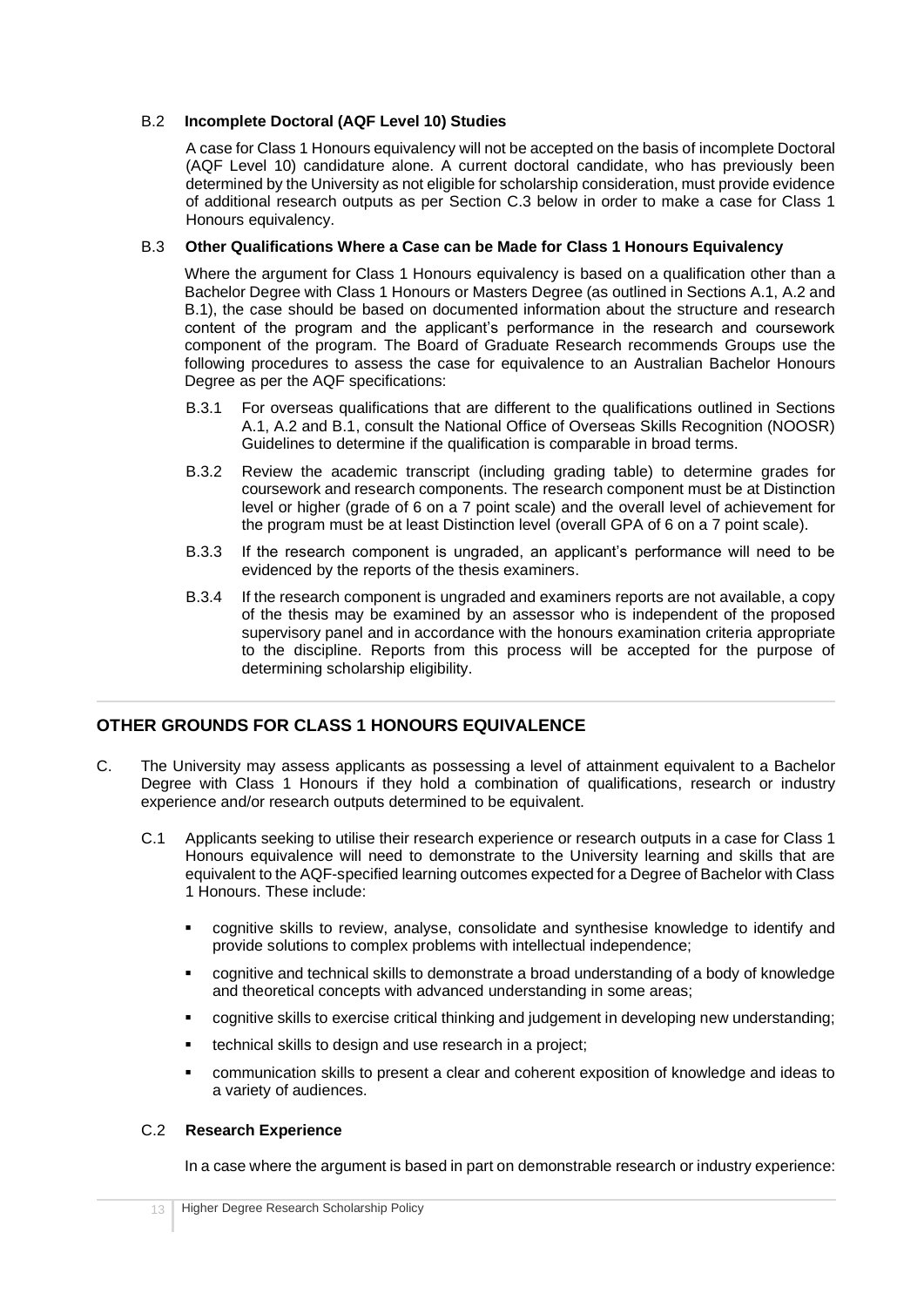- C.2.1 tertiary qualifications will be assessed according to the procedure outlined in Section B above.
- C.2.2 it is expected that the research or industry experience is relevant to the proposed research topic and has been undertaken in the ten years immediately prior to application. Value will be placed on the recency and relevancy of the experience to the proposed field of research.
- C.2.3 documentary evidence must be provided on the applicant's Curriculum Vitae addressing how the research work or activity undertaken meets the expectation of achievement at the level of a Bachelor Degree with Class 1 Honours by detailing:
	- C.2.2.1 the type of research or industry activity;
	- C.2.2.2 the level and quality of the work;
	- C.2.2.3 the duration (to be included as evidence, experience must have been sustained over a period of six months or more);
	- C.2.2.4 the recency of relevant work; and
	- C.2.2.5 evidence of how the learning outcomes detailed in Section C.1 above have been demonstrated through the activity or work undertaken.

#### C.3 **Research Outputs**

In a case where the argument is based in part on publications or other research outputs -

- C.3.1 tertiary qualifications will be assessed according to the procedure outlined in Section B above.
- C.3.2 research outputs must meet the standards outlined in the table below in order to be included as evidence towards equivalency to a Bachelors degree with Class 1 Honours. Other types of outputs that may, on a case-by-case basis, be accepted as evidence towards scholarship consideration are research or technical reports prepared for industry, government or business which adhere to the broad conventions of academic publishing and which identify the applicant as a significant contributor.
- C.3.3 applicants must provide documentary evidence for all outputs to be included as evidence of equivalency. It is expected that for jointly-authored outputs, applicants will clarify their individual contributions through a written authorship statement.
- C.3.4 It is expected that outputs are relevant to the proposed research topic and have been published in the ten years immediately prior to application. Value will be placed on the recency and relevancy of the output to the proposed field of research.

| <b>Publication/Research Output</b>                                                                                                                                                                                                                                                                                                             | <b>Standard Required</b>                                                                                                                                                                                                      |
|------------------------------------------------------------------------------------------------------------------------------------------------------------------------------------------------------------------------------------------------------------------------------------------------------------------------------------------------|-------------------------------------------------------------------------------------------------------------------------------------------------------------------------------------------------------------------------------|
| Journal article -<br>The applicant's contribution to the publication will<br>be taken into account when determining the value<br>of the publication towards a case for equivalence<br>to a Bachelor Degree with Class 1 Honours. The<br>value of the contribution is to be determined by<br>discipline specific practices e.g. first author of | Meets the ERA Submission Guidelines definition<br>of research <sup>2</sup> , is published in a scholarly journal<br>of international standard, is peer reviewed and<br>has an ISSN (International Standard Serial<br>Number). |

<sup>&</sup>lt;sup>2</sup> As set out in the Excellence in Research for Australia (ERA) Submission Guidelines, research is defined as 'the creation of new knowledge and/or the use of existing knowledge in a new and creative way to generate new concepts, methodologies, inventions and understandings. This could include the synthesis and analysis of previous research to the extent that it is new and creative.' ERA Submission Guidelines can be accessed at: <https://www.arc.gov.au/excellence-research-australia/key-documents>